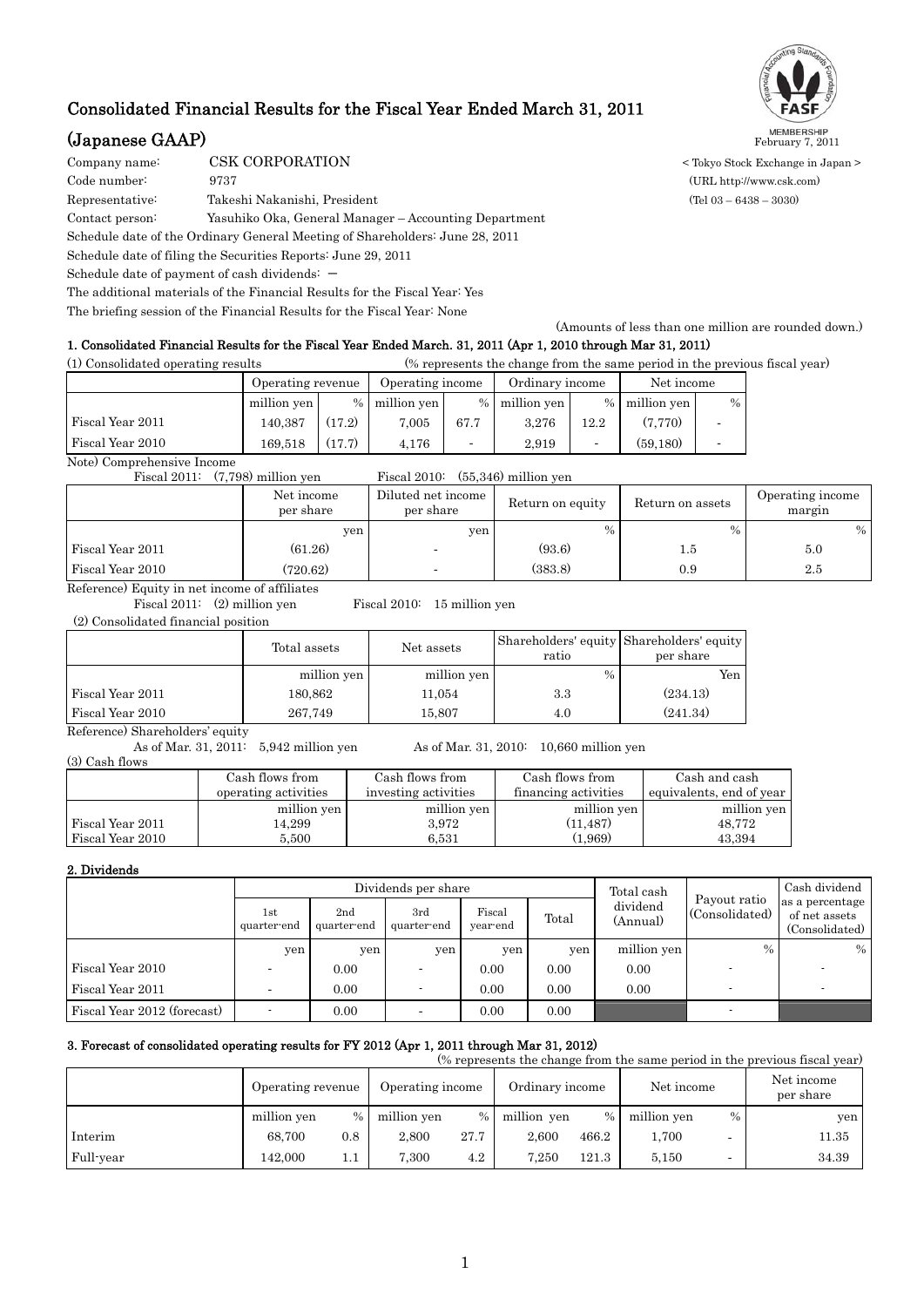#### 4. Others

(1) Significant changes in scope of consolidation: Yes Newly added  $-$  (  $-$  ) Excluded 3 (Cosmo Securities Co., Ltd., CSK-IT MANAGEMENT CORPORATION, CSK SYSTEMS CORPORATION )

- (2) Change in accounting policies, procedures, presentation rules, etc.
	- ① Changes due to the revision of accounting standards. : Yes
		- ② Changes due to reasons other than ① : None

| (3) Number of shares issued (common stock)           |                   |             |                   |              |
|------------------------------------------------------|-------------------|-------------|-------------------|--------------|
|                                                      | Accounting period | Shares      | Accounting period | Shares       |
| (DNumber of shares issued (including treasury stock) | FY2011            | 149.747.714 | FY2010            | 125,747,714  |
| 2 Number of treasury stock                           | FY2011            | 16.015      | FY2010            | 35.499       |
| <b>3</b> Average number of shares issued             | FY2011            | 126,852,151 | FY2010            | 82, 124, 743 |

### (Reference) Non-consolidated results

### 1. Non-consolidated Financial Results for the Fiscal Year Ended March. 31, 2011 (Apr 1, 2010 through Mar 31, 2011)

(1) Non-consolidated operating results (% represents the change from the same period in the previous fiscal year)

|                  | Operating revenue |         | Operating income |        | Ordinary income |        | Net income    |      |
|------------------|-------------------|---------|------------------|--------|-----------------|--------|---------------|------|
|                  | million yen       | $\%$    | million yen      |        | % million yen   |        | % million yen | $\%$ |
| Fiscal Year 2011 | 51,336            | (197.5) | 6.345            | (20.1) | 3.464           | (35.2) | (6.837)       |      |
| Fiscal Year 2010 | 17.255            | (25.1)  | 7.937            |        | 5.350           |        | (50.966)      |      |

|                  | Net income<br>per share | Diluted net income<br>per share |
|------------------|-------------------------|---------------------------------|
|                  | yen                     | yen                             |
| Fiscal Year 2011 | (53.90)                 |                                 |
| Fiscal Year 2010 | (620.42)                |                                 |

### (2) Non-consolidated financial position

|                                 | Total assets | Net assets  | Shareholders' equity Shareholders' equity<br>ratio | per share |
|---------------------------------|--------------|-------------|----------------------------------------------------|-----------|
|                                 | million yen  | million yen | $\frac{0}{0}$                                      | Yen       |
| Fiscal Year 2011                | 137.604      | 5,971       | 4.1                                                | (235.91)  |
| Fiscal Year 2010                | 171,965      | 9,963       | 5.5                                                | (250.55)  |
| $\sim$<br>$\mathbf{r}$ $\alpha$ |              |             |                                                    |           |

Reference) Shareholders' equity

As of Mar. 31, 2011: 5,676 million yen As of Mar. 31, 2010: 9,496 million yen

【Increase (decrease) from the previous fiscal year in Non-consolidated results】

The Company merged with its wholly owned subsidiaries CSK-IT MANAGEMENT COPRATION and CSK SYSTEMS CORPORATION on October 1, 2010, and shifted from a holding company structure to an operating holding company structure.

Therefore, operating revenue for the previous fiscal year is consisted of dividend income and group management income from subsidiaries and affiliates. The operating structure of the fiscal year is significantly different from that of the previous fiscal year. Net loss is 6,837 million yen due to "Loss on transfer of securities to subsidiaries and affiliates" (9,204 million yen) etc.

#### ※Implementation status of audit procedures

This Financial Results report for the Fiscal Year was exempt from audit procedures based on Financial Instruments and Exchange Law of Japan. As of the Fiscal Year disclosing, the audit procedures for the financial statements have not been completed.

#### ※Explanation regarding the appropriate use of forecasts of business results

The financial forecasts of business results are based on judgments and estimates that have been made using of currently available information. By nature, such financial forecasts are subject to uncertainty and risk. Therefore, you are advised that the final results might be significantly different from the aforementioned forecast due to changes in economic environments related to our business, market trends and exchange rate, etc.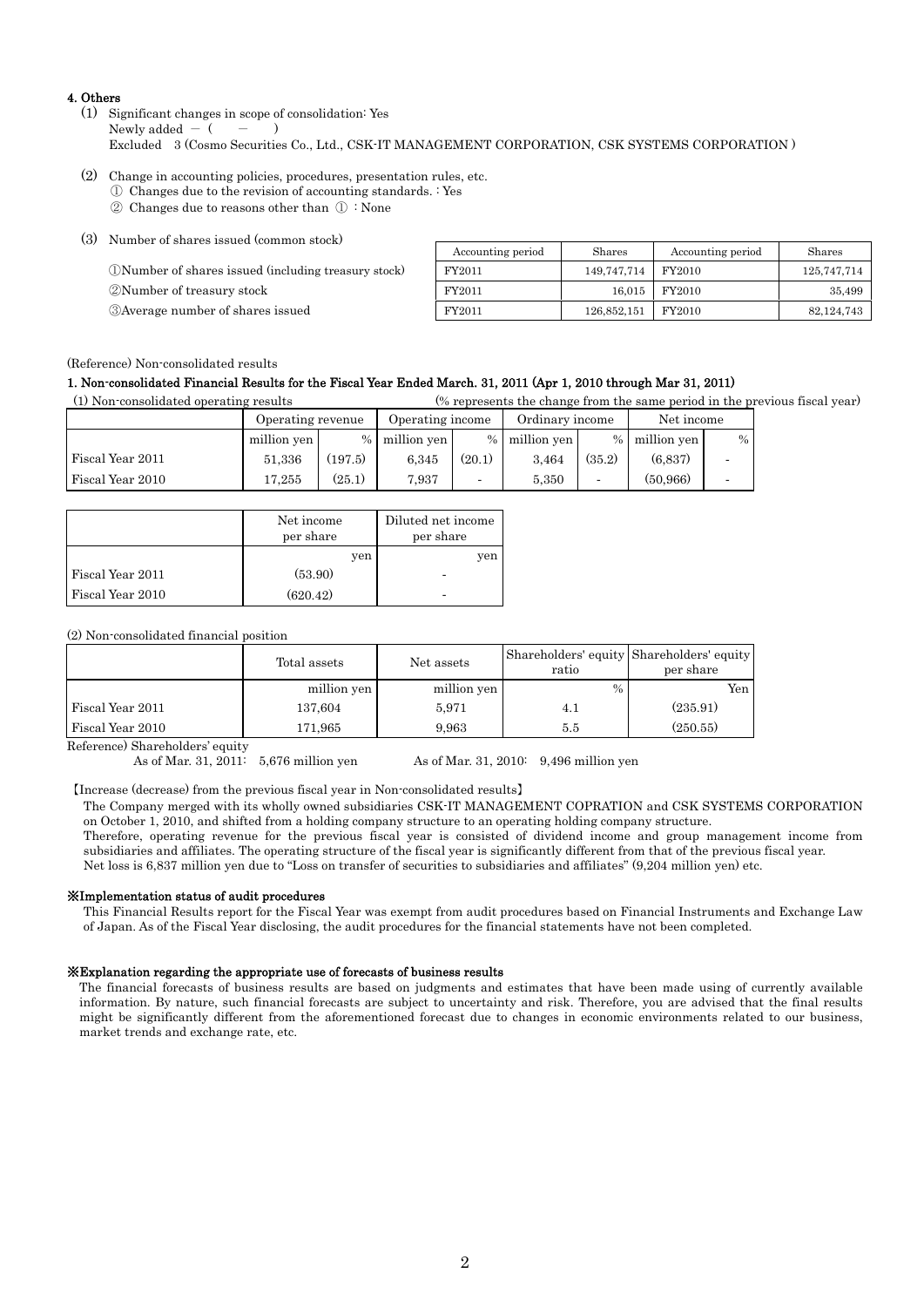# (Accompanying Materials)

# Consolidated Financial Statements and Others (1) Consolidated Balance Sheets

|                                                               |                       | (millions of yen)     |
|---------------------------------------------------------------|-----------------------|-----------------------|
|                                                               | Fiscal year 2010      | Fiscal year 2011      |
|                                                               | (As of Mar. 31, 2010) | (As of Mar. 31, 2011) |
| Assets                                                        |                       |                       |
| Current assets                                                |                       |                       |
| Cash and time deposits                                        | 45,250                | 49,972                |
| Notes and accounts receivable                                 | 23,300                | 23,034                |
| Marketable securities                                         | 8,485                 | 8.995                 |
| Venture capital investments                                   | 3,970                 |                       |
| Inventories                                                   | 2,180                 | 1,987                 |
| Income taxes receivable                                       | 3,261                 |                       |
| Short term loans receivable                                   | 22,261                | 17,351                |
| Cash segregated as deposits related to<br>securities business | 26.593                |                       |
| Trading assets related to securities<br>business              | 10,232                |                       |
| Receivables related to margin transactions                    | 24,551                |                       |
| Deferred tax assets                                           | 2,873                 | 2,747                 |
| Other current assets                                          | 28,757                | 9,278                 |
| Allowance for doubtful accounts                               | (8, 724)              | (10, 800)             |
| Total current assets                                          | 192,993               | 102,568               |
| Fixed assets                                                  |                       |                       |
| Tangible fixed assets                                         |                       |                       |
| Building and structure                                        | 13,392                | 12,278                |
| Land                                                          | 8,809                 | 7,586                 |
| Other tangible fixed assets                                   | 4,280                 | 3,362                 |
| Total tangible fixed assets                                   | 26,482                | 23,228                |
| Intangible fixed assets                                       |                       |                       |
| Goodwill                                                      | 268                   |                       |
| Other intangible fixed assets                                 | 5.158                 | 2,284                 |
| Total intangible fixed assets                                 | 5.427                 | 2,284                 |
| Investments and other assets                                  |                       |                       |
| Investments in securities                                     | 31,065                | 41,105                |
| Prepaid pension cost                                          | 2,378                 | 1,795                 |
| Deferred tax assets                                           | 1,574                 | 5,326                 |
| Other assets                                                  | 8,144                 | 4,887                 |
| Allowance for doubtful accounts                               | (315)                 | (332)                 |
| Total investments and other assets                            | 42,847                | 52,781                |
| Total fixed assets                                            | 74,756                | 78,293                |
| Total assets                                                  | 267,749               | 180,862               |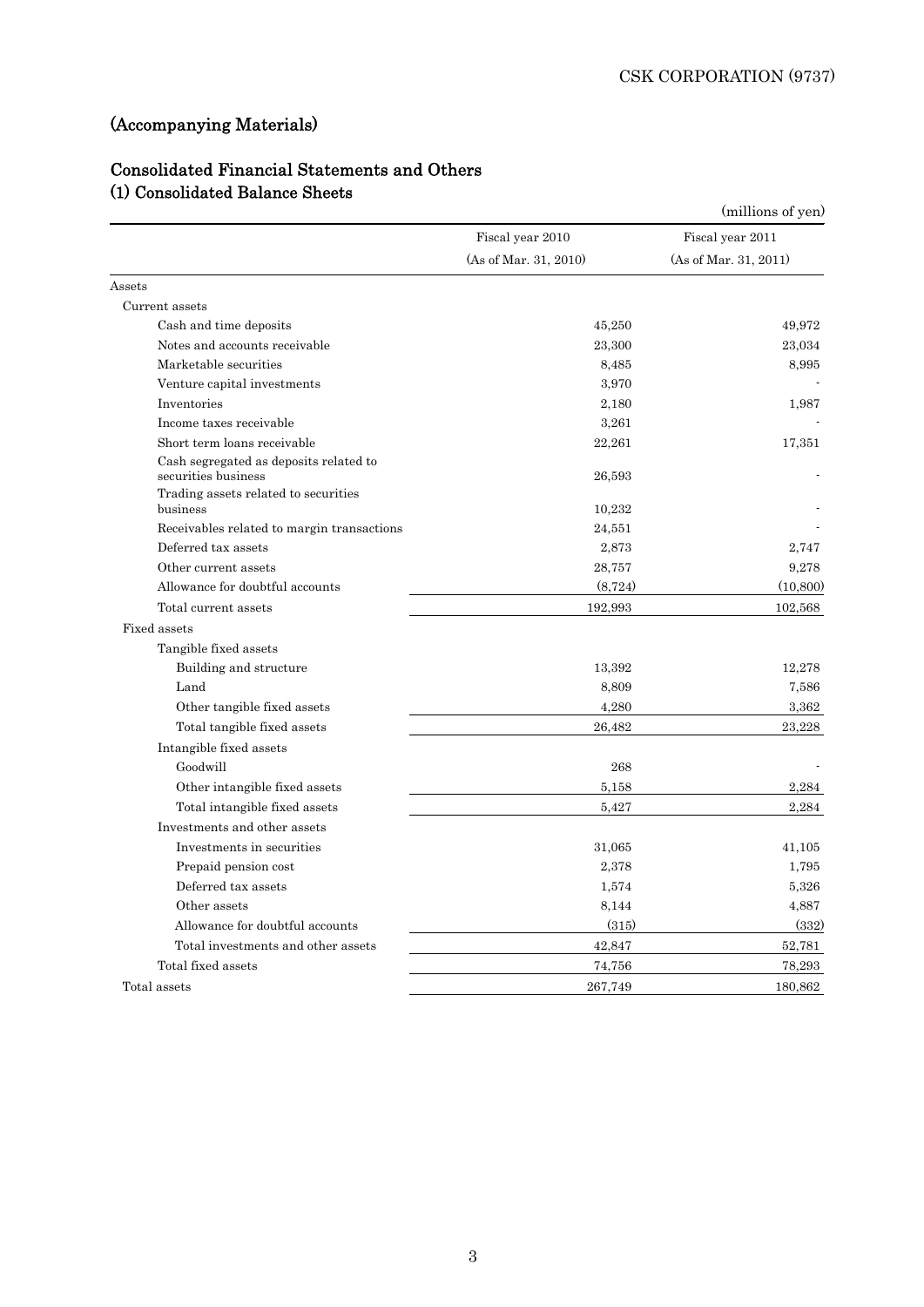|                                                                                |                       | (millions of yen)     |
|--------------------------------------------------------------------------------|-----------------------|-----------------------|
|                                                                                | Fiscal year 2010      | Fiscal year 2011      |
|                                                                                | (As of Mar. 31, 2010) | (As of Mar. 31, 2011) |
| Liabilities                                                                    |                       |                       |
| Current liabilities                                                            |                       |                       |
| Accounts payable                                                               | 6,602                 | 5,366                 |
| Short-term convertible bonds payable                                           |                       | 21,792                |
| Short-term bank loans payable                                                  | 10,933                | 10,063                |
| Accrued income taxes                                                           | 1,156                 | 841                   |
| Deposits received of prepaid cards                                             | 53,183                | 57,854                |
| Accrued bonuses to employees                                                   | 3,783                 | 3,915                 |
| Accrued bonuses to directors                                                   |                       | 7                     |
| Allowance for anticipated losses on<br>contracts                               | 57                    | 79                    |
| Trading liabilities related to securities<br>business                          | 1,008                 |                       |
| Payable related to margin transactions                                         | 19,121                |                       |
| Deposits received and guarantee deposits<br>received from customers related to |                       |                       |
| securities business                                                            | 35,994                |                       |
| Other current liabilities                                                      | 18,800                | 13.071                |
| Total current liabilities                                                      | 150,641               | 112,992               |
| Long term liabilities                                                          |                       |                       |
| Convertible bonds payable                                                      | 56,792                | 35,000                |
| Long-term bank loans payable                                                   | 40,063                | 19,860                |
| Accrued employees' retirement benefits                                         | 197                   | 104                   |
| Accrued directors' retirement benefits                                         | 22                    | 25                    |
| Other long-term liabilities                                                    | 3,543                 | 1,825                 |
| Total long-term liabilities                                                    | 100,618               | 56,814                |
| Statutory reserve                                                              |                       |                       |
| Reserve for financial products transaction<br>liabilities                      | 681                   |                       |
| Total statutory reserve                                                        | 681                   |                       |
| Total liabilities                                                              | 251,942               | 169,807               |
| Net assets                                                                     |                       |                       |
| Shareholders' equity                                                           |                       |                       |
| Capital stock                                                                  | 96,225                | 97,811                |
| Capital surplus                                                                | 53,763                | 55,349                |
| Retained earnings                                                              | (139, 494)            | (147, 265)            |
| Treasury stock, at cost                                                        | (68)                  | (11)                  |
| Total shareholders' equity                                                     | 10,426                | 5,884                 |
| Accumulated other comprehensive income                                         |                       |                       |
| Net unrealized gains (losses) on securities                                    | 234                   | 58                    |
|                                                                                |                       |                       |
| Total accumulated other comprehensive<br>income                                | 234                   | 58                    |
| Subscription rights to shares                                                  | 467                   | 295                   |
| Minority interests                                                             | 4,680                 | 4,816                 |
| Total net assets                                                               | 15,807                | 11,054                |
| Total liabilities and net assets                                               | 267,749               | 180,862               |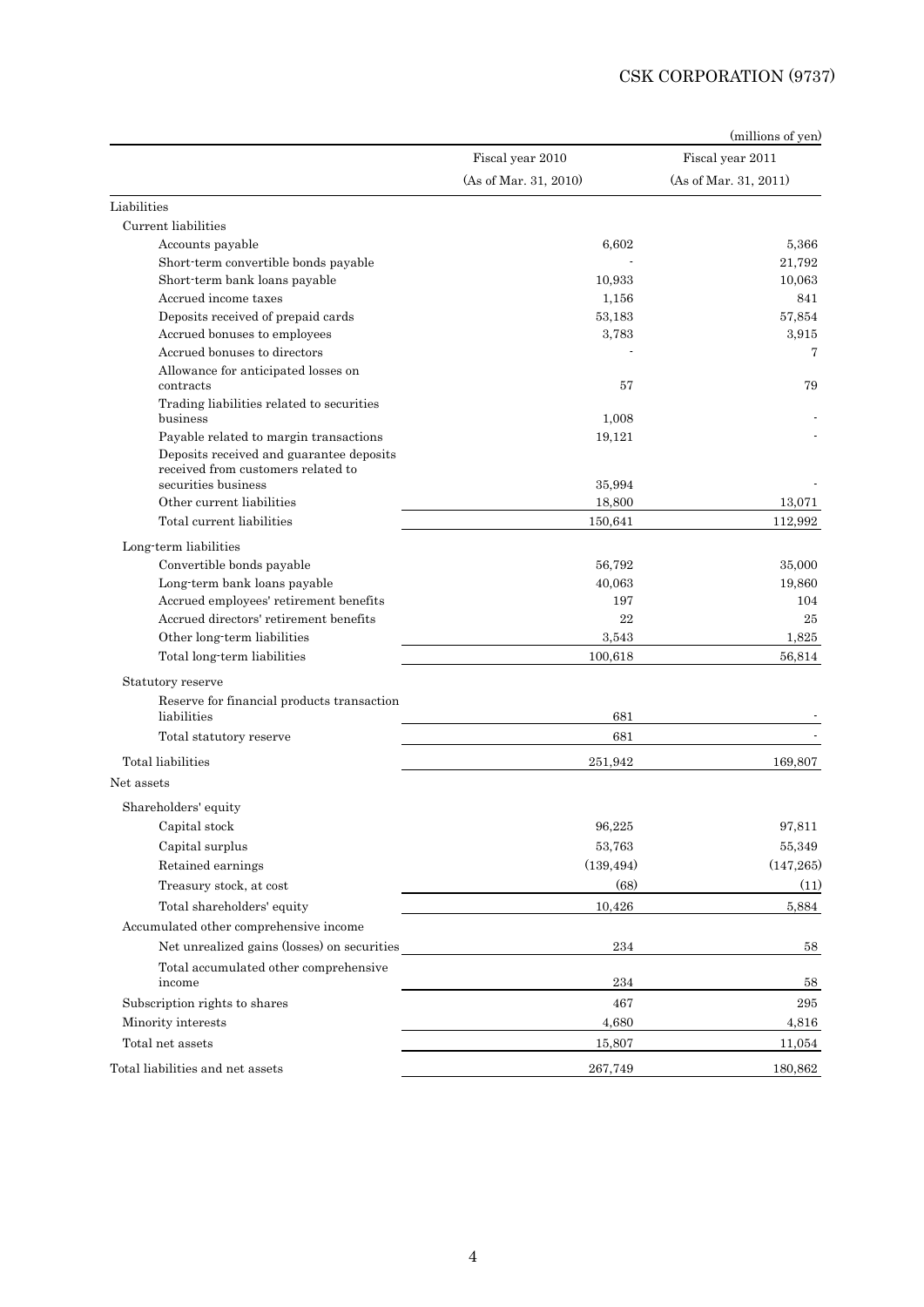# (2) Consolidated Statements of Operations

|                                                                  |                                       | (millions of yen)                     |
|------------------------------------------------------------------|---------------------------------------|---------------------------------------|
|                                                                  | Fiscal year 2010<br>From Apr. 1, 2009 | Fiscal year 2011<br>From Apr. 1, 2010 |
|                                                                  | To Mar. 31, 2010                      | To Mar. 31, 2011                      |
| Operating revenue                                                | 169,518                               | 140,387                               |
| Operating costs                                                  | 116,601                               | 107,552                               |
| Gross profits                                                    | 52,916                                | 32,835                                |
| Selling, general and administrative expenses                     | 48,740                                | 25,829                                |
| Operating income                                                 | 4,176                                 | 7,005                                 |
| Non-operating income                                             |                                       |                                       |
| Interest income                                                  | 77                                    | 83                                    |
| Dividend income                                                  | 191                                   | 40                                    |
| Hoard profit of prepaid card                                     | 1,084                                 | 1,167                                 |
| Gain on sales of investment securities                           |                                       | 644                                   |
| Others                                                           | 729                                   | 544                                   |
| Total non-operating income                                       | 2,082                                 | 2,480                                 |
| Non-operating expenses                                           |                                       |                                       |
| Interest expenses<br>Provision for accrued employees' retirement | 696                                   | 946                                   |
| benefits                                                         | 260                                   | 260                                   |
| <b>Stock Issuance Costs</b>                                      | 480                                   |                                       |
| Commission fee                                                   | 608                                   |                                       |
| Loss on investments in silent partnership                        | 524                                   |                                       |
| Provision of allowance for doubtful accounts                     |                                       | 2,496                                 |
| Loss on sales of investment securities                           |                                       | 1,098                                 |
| Others                                                           | 768                                   | 1,407                                 |
| Total non-operating expenses                                     | 3,339                                 | 6,210                                 |
| Ordinary income                                                  | 2,919                                 | 3,276                                 |
| Extraordinary gains                                              |                                       |                                       |
| Gain on sales of investment securities                           | 832                                   | 210                                   |
| Reversal of allowance for doubtful accounts                      |                                       | 88                                    |
| Gain on transfer of business                                     | 180                                   |                                       |
| Reversal of reserve for financial products                       |                                       |                                       |
| transaction liabilities                                          | 183                                   |                                       |
| Others                                                           | 469                                   | 79                                    |
| Total extraordinary gains                                        | 1,664                                 | 378                                   |
| Extraordinary losses                                             |                                       |                                       |
| Impairment loss                                                  |                                       | 3,001                                 |
| Loss on withdrawal from securities business                      |                                       | 8,904                                 |
| Loss on withdrawal from real estate                              |                                       |                                       |
| securitization business                                          | 55,940                                |                                       |
| ${\bf Special\hspace{0.1cm}reirement\hspace{0.1cm}expenses}$     | 2,802                                 |                                       |
| Others                                                           | 5,356                                 | 2,905                                 |
| Total extraordinary losses                                       | 64,099                                | 14,812                                |
| Loss before income taxes and minority interests                  | (59, 515)                             | (11, 157)                             |
| Income taxes : Current                                           | 1,908                                 | 1,244                                 |
| Income taxes : Deferred                                          | (2, 415)                              | (4,778)                               |
| Total income taxes                                               | (506)                                 | (3,534)                               |
| Loss before minority interests                                   |                                       | (7,623)                               |
| Minority interests in income                                     | 172                                   | 147                                   |
| Net loss                                                         | (59,180)                              | (7,770)                               |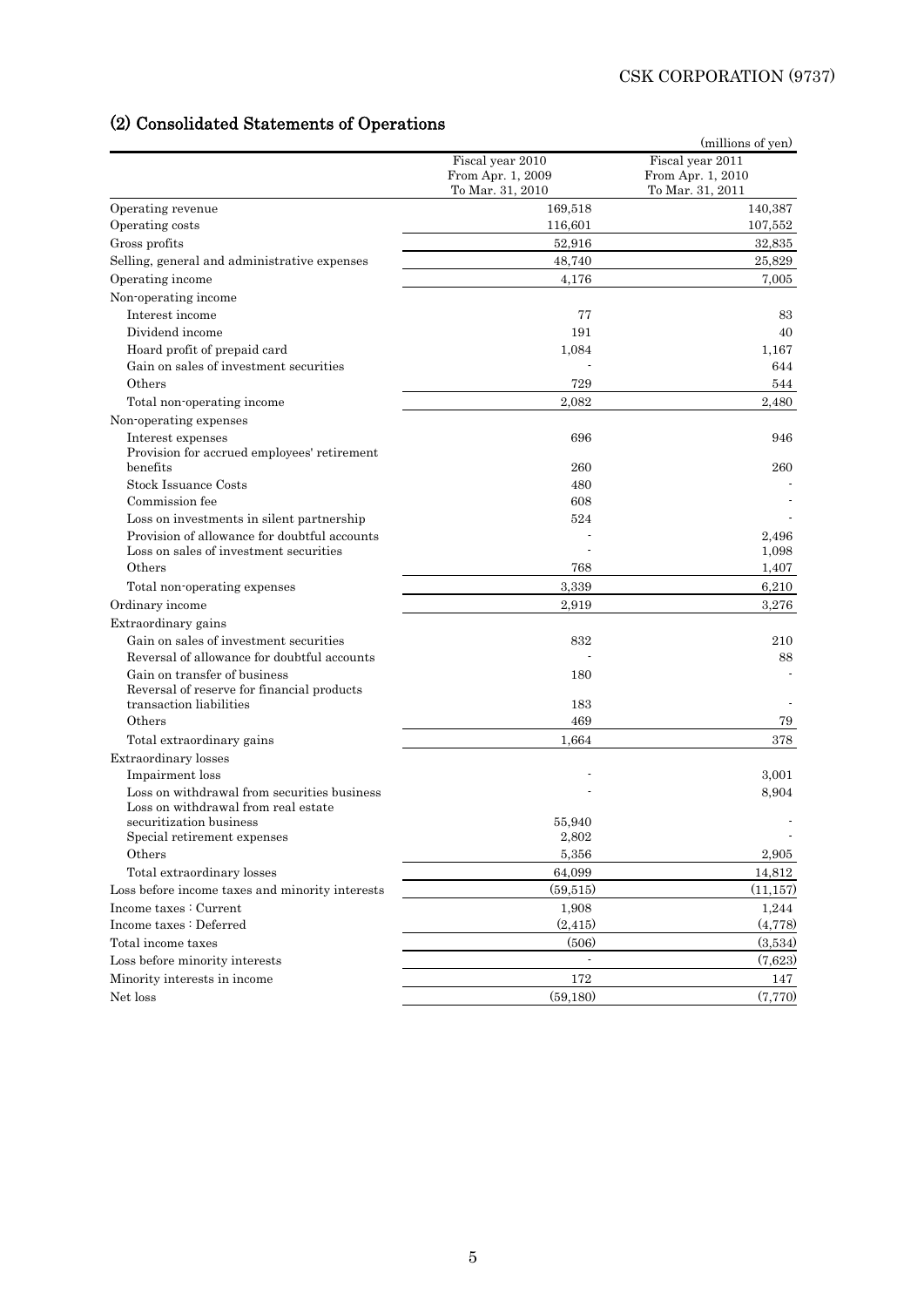# Consolidated Statements of Comprehensive Income

| comodiudica padomento oi comprendimive modific                                                                                     |                                                           |                                                           |
|------------------------------------------------------------------------------------------------------------------------------------|-----------------------------------------------------------|-----------------------------------------------------------|
|                                                                                                                                    |                                                           | (millions of yen)                                         |
|                                                                                                                                    | Fiscal year 2010<br>From Apr. 1, 2009<br>To Mar. 31, 2010 | Fiscal year 2011<br>From Apr. 1, 2010<br>To Mar. 31, 2011 |
| Loss before minority interests                                                                                                     |                                                           | (7,623)                                                   |
| Other comprehensive income                                                                                                         |                                                           |                                                           |
| Net unrealized holding gains (losses) on securities                                                                                |                                                           | (174)                                                     |
| Deferred gains (losses) on hedges                                                                                                  |                                                           |                                                           |
| Foreign currency translation adjustments<br>Share of other comprehensive income of affiliates accounted<br>for using equity method |                                                           |                                                           |
| Total other comprehensive income                                                                                                   |                                                           | (174)                                                     |
| Comprehensive income                                                                                                               |                                                           | (7,798)                                                   |
| Comprehensive income attribute to                                                                                                  |                                                           |                                                           |
| Comprehensive income attributable to owners of parent                                                                              |                                                           | (7.946)                                                   |
| Comprehensive income attributable to minority interests                                                                            |                                                           | 148                                                       |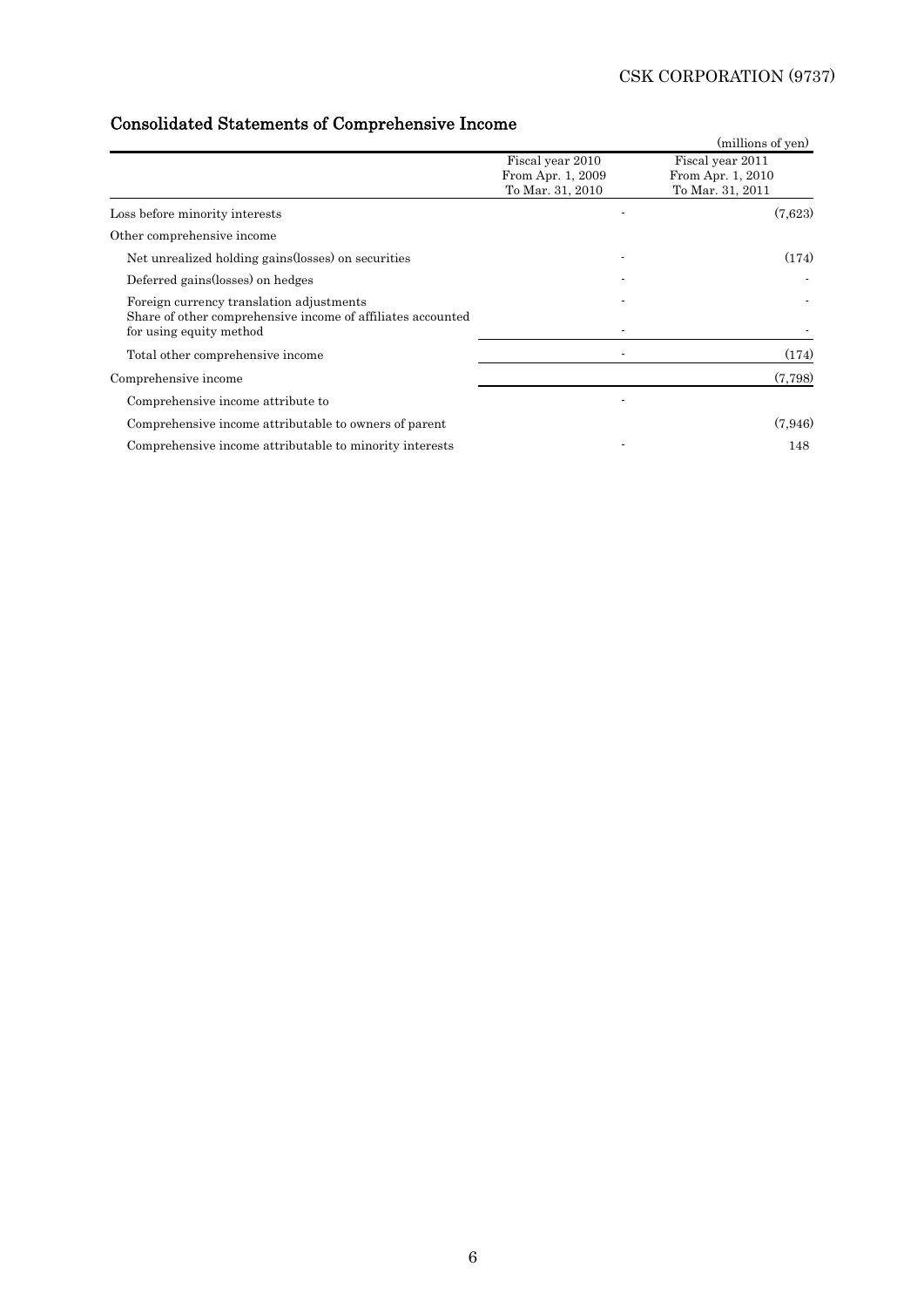|                                                 |                                       | (millions of yen)                     |
|-------------------------------------------------|---------------------------------------|---------------------------------------|
|                                                 | Fiscal year 2010<br>From Apr. 1, 2009 | Fiscal year 2011<br>From Apr. 1, 2010 |
|                                                 | To Mar. 31, 2010                      | To Mar. 31, 2011                      |
| Shareholders' equity                            |                                       |                                       |
| Common stock                                    |                                       |                                       |
| Balance at end of the previous year             | 73,225                                | 96,225                                |
| Change in the fiscal year                       |                                       |                                       |
| Issuance of new share                           | 23,000                                | 1,585                                 |
| Total of change in the fiscal year              | 23,000                                | 1,585                                 |
| Balance at end of the fiscal year               | 96,225                                | 97,811                                |
| Capital Surplus                                 |                                       |                                       |
| Balance at end of the previous year             | 30,763                                | 53,763                                |
| Change in the fiscal year                       |                                       |                                       |
| Issuance of new share                           | 23,000                                | 1.585                                 |
| Total of change in the fiscal year              | 23,000                                | 1,585                                 |
| Balance at end of the fiscal year               | 53,763                                | 55,349                                |
| Retained earnings                               |                                       |                                       |
| Balance at end of the previous year             | (80, 131)                             | (139, 494)                            |
| Change in the fiscal year                       |                                       |                                       |
| Net loss                                        | (59,180)                              | (7,770)                               |
| Disposal of treasury stock                      | (0)                                   | (0)                                   |
| Total of change in the fiscal year              | (59, 181)                             | (7, 771)                              |
| Balance at end of the fiscal year               | (139, 494)                            | (147, 265)                            |
| Treasury stock, at cost                         |                                       |                                       |
| Balance at end of the previous year             | (68)                                  | (68)                                  |
| Change in the fiscal year                       |                                       |                                       |
| Repurchases of treasury stock                   | (1)                                   | (1)                                   |
| Disposal of treasury stock                      | 1                                     | $\overline{0}$                        |
| Change of scope of consolidation-treasury stock |                                       | 58                                    |
| Total of change in the fiscal year              | (0)                                   | 57                                    |
| Balance at end of the fiscal year               | (68)                                  | (11)                                  |
| Total shareholders' equity                      |                                       |                                       |
| Balance at end of the previous year             | 23,607                                | 10,426                                |
| Change in the fiscal year                       |                                       |                                       |
| Issuance of new share                           | 46,000                                | 3.171                                 |
| Net loss                                        | (59, 180)                             | (7,770)                               |
| Repurchases of treasury stock                   | (1)                                   | (1)                                   |
| Disposal of treasury stock                      | $\boldsymbol{0}$                      | $\overline{0}$                        |
| Change of scope of consolidation-treasury stock |                                       | 58                                    |
| Total of change in the fiscal year              | (13, 181)                             | (4,541)                               |
| Balance at end of the fiscal year               | 10,426                                | 5,884                                 |

# (3) Consolidated Statement of Changes in Net Assets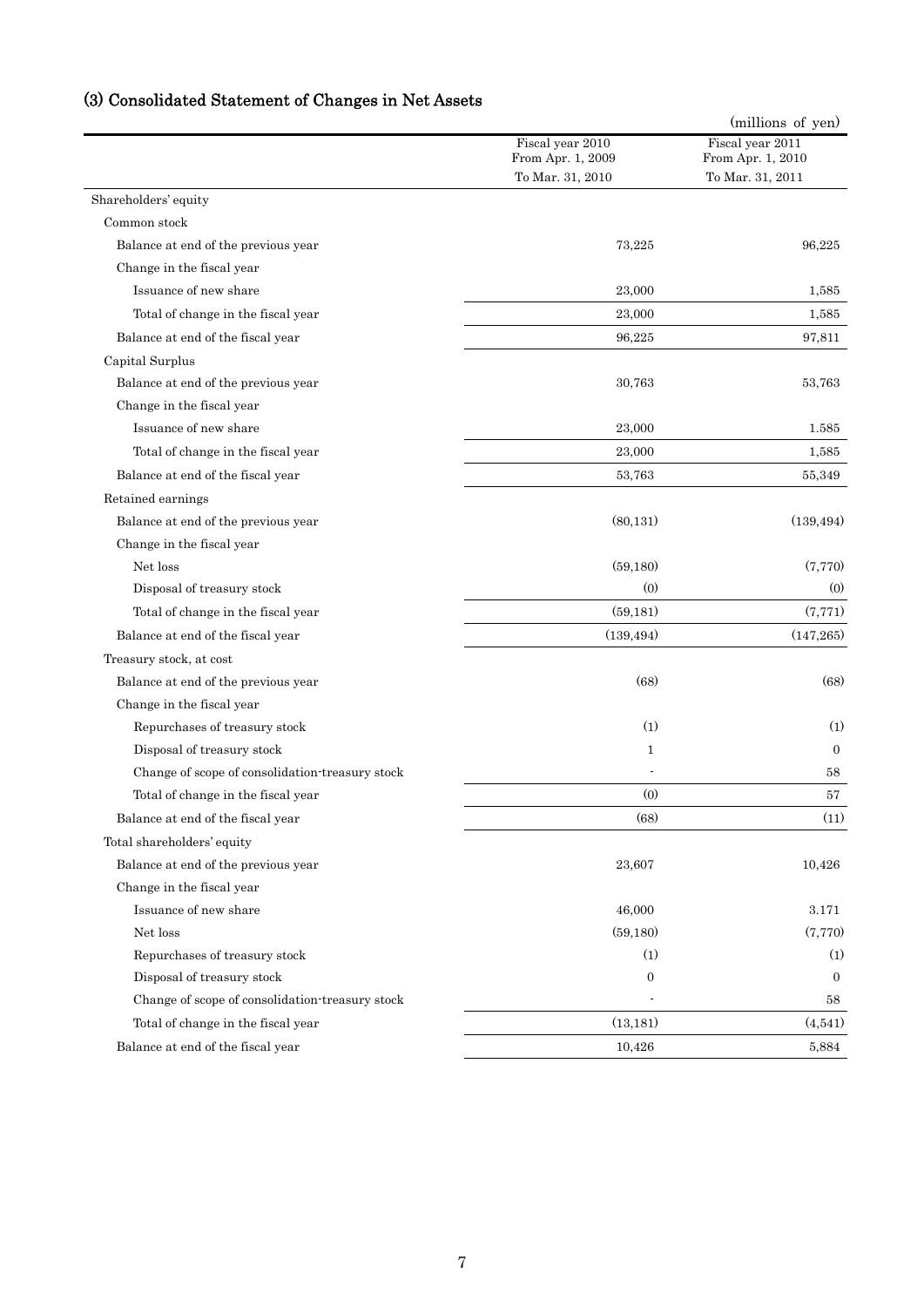|                                                      |                                       | (millions of yen)                     |
|------------------------------------------------------|---------------------------------------|---------------------------------------|
|                                                      | Fiscal year 2010<br>From Apr. 1, 2009 | Fiscal year 2011<br>From Apr. 1, 2010 |
|                                                      | To Mar. 31, 2010                      | To Mar. 31, 2011                      |
| Accumulated other comprehensive income               |                                       |                                       |
| Unrealized gains on securities                       |                                       |                                       |
| Balance at end of the previous year                  | (990)                                 | 234                                   |
| Change in the fiscal year                            |                                       |                                       |
| Net changes in items other than shareholders' equity | 1,224                                 | (175)                                 |
| Total of change in the fiscal year                   | 1,224                                 | (175)                                 |
| Balance at end of the fiscal year                    | 234                                   | 58                                    |
| Foreign currency transaction adjustments             |                                       |                                       |
| Balance at end of the previous year                  | (2, 440)                              |                                       |
| Change in the fiscal year                            |                                       |                                       |
| Net changes in items other than shareholders' equity | 2,440                                 |                                       |
| Total of change in the fiscal year                   | 2,440                                 |                                       |
| Balance at end of the fiscal year                    |                                       |                                       |
| Total accumulated other comprehensive income         |                                       |                                       |
| Balance at end of the previous year                  | (3,430)                               | 234                                   |
| Change in the fiscal year                            |                                       |                                       |
| Net changes in items other than shareholders' equity | 3.664                                 | (175)                                 |
| Total of change in the fiscal year                   | 3.664                                 | (175)                                 |
| Balance at end of the fiscal year                    | 234                                   | 58                                    |
| Stock subscription rights                            |                                       |                                       |
| Balance at end of the previous year                  |                                       | 467                                   |
| Change in the fiscal year                            |                                       |                                       |
| Net changes in items other than shareholders' equity | 467                                   | (171)                                 |
| Total of change in the fiscal year                   | 467                                   | (171)                                 |
| Balance at end of the fiscal year                    | 467                                   | 295                                   |
| Minority interests                                   |                                       |                                       |
| Balance at end of the previous year                  | 5,070                                 | 4,680                                 |
| Change in the fiscal year                            |                                       |                                       |
| Net changes in items other than shareholders' equity | (390)                                 | 136                                   |
| Total of change in the fiscal year                   | (390)                                 | 136                                   |
| Balance at end of the fiscal year                    | 4.680                                 | 4.816                                 |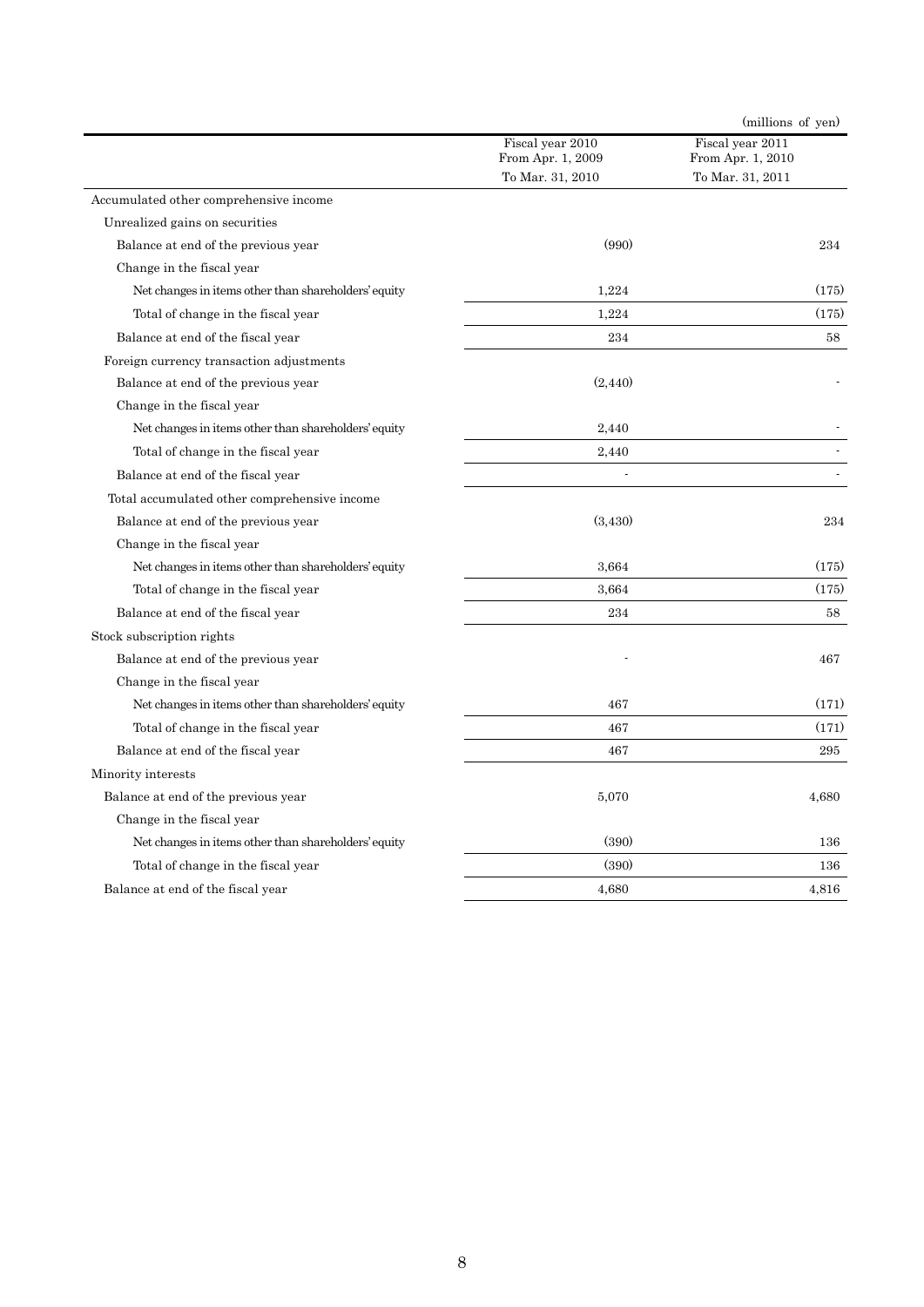|                                                      |                                                           | (millions of yen)                                         |
|------------------------------------------------------|-----------------------------------------------------------|-----------------------------------------------------------|
|                                                      | Fiscal year 2010<br>From Apr. 1, 2009<br>To Mar. 31, 2010 | Fiscal year 2011<br>From Apr. 1, 2010<br>To Mar. 31, 2011 |
| Total net assets                                     |                                                           |                                                           |
| Balance at end of the previous year                  | 25,247                                                    | 15,807                                                    |
| Change in the fiscal year                            |                                                           |                                                           |
| Issuance of new share                                | 46,000                                                    | 3,171                                                     |
| Net loss                                             | (59, 180)                                                 | (7,770)                                                   |
| Repurchases of treasury stock                        | (1)                                                       | (1)                                                       |
| Disposal of treasury stock                           | $\overline{0}$                                            | $\Omega$                                                  |
| Change of scope of consolidation-treasury stock      |                                                           | 58                                                        |
| Net changes in items other than shareholders' equity | 3,741                                                     | (210)                                                     |
| Total of change in the fiscal year                   | (9,439)                                                   | (4.752)                                                   |
| Balance at end of the fiscal year                    | 15,807                                                    | 11,054                                                    |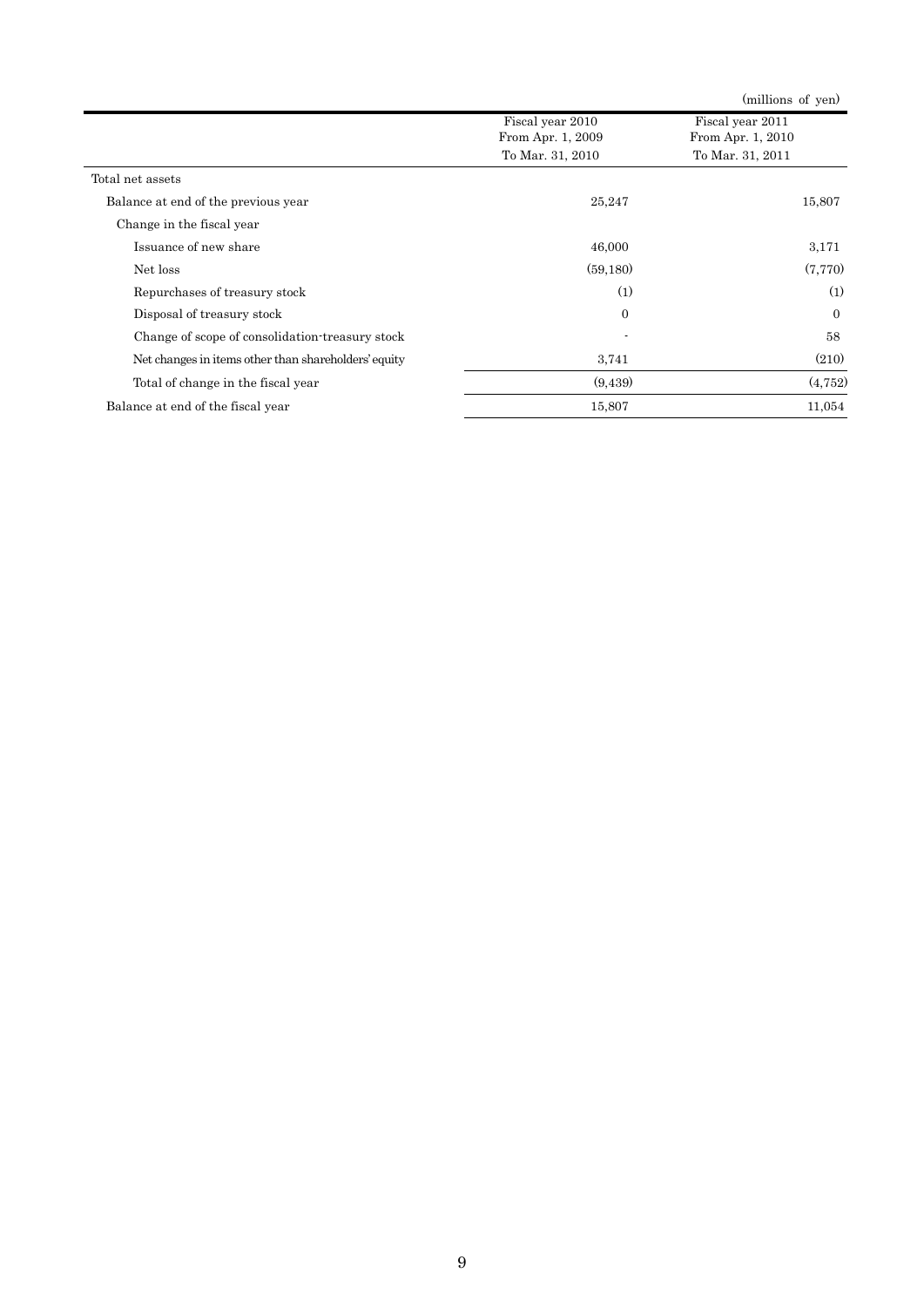# (4) Consolidated Statements of Cash Flows

| (4) Consolidated Statements of Cash Plows                                                                                                   |                                                           | (millions of yen)                                         |
|---------------------------------------------------------------------------------------------------------------------------------------------|-----------------------------------------------------------|-----------------------------------------------------------|
|                                                                                                                                             | Fiscal year 2010<br>From Apr. 1, 2009<br>To Mar. 31, 2010 | Fiscal year 2011<br>From Apr. 1, 2010<br>To Mar. 31, 2011 |
| Cash flows from operating activities                                                                                                        |                                                           |                                                           |
| Loss before income taxes and minority interests                                                                                             | (59, 515)                                                 | (11, 157)                                                 |
| Depreciation                                                                                                                                | 5,639                                                     | 4,565                                                     |
| Loss on impairment of fixed assets                                                                                                          | 1.213                                                     | 3,001                                                     |
| Amortization of goodwill                                                                                                                    | 153                                                       | 103                                                       |
| Increase (decrease) in allowances and decrease (increase) in<br>prepaid pension costs                                                       | (2,120)                                                   | 2,930                                                     |
| Increase (decrease) in reserve for financial products transaction<br>liabilities                                                            | (183)                                                     |                                                           |
| Interest and dividend income                                                                                                                | (1,272)                                                   | (123)                                                     |
| Interest expenses                                                                                                                           | 2,995                                                     | 951                                                       |
| Loss on write-down of investments in securities                                                                                             | 1,005                                                     |                                                           |
| Loss on withdrawal from real estate securitization business                                                                                 | 46,733                                                    |                                                           |
| Loss on withdrawal from securities business                                                                                                 |                                                           | 8,904                                                     |
| Decrease (increase) in accounts receivable                                                                                                  | 4,308                                                     | 1,245                                                     |
| Decrease (increase) in inventories                                                                                                          | 1,959                                                     | 156                                                       |
| Increase (decrease) in accounts payable                                                                                                     | (2,055)                                                   | (1,235)                                                   |
| Increase (decrease) in deposits received of<br>prepaid cards                                                                                | 2,421                                                     | 4,671                                                     |
| Decrease (increase) in venture capital investments                                                                                          | 324                                                       | 166                                                       |
| Decrease (increase) in investments related to financial services                                                                            | 1,085                                                     |                                                           |
| Decrease (increase) in cash segregated as deposits related to<br>securities business                                                        | (583)                                                     |                                                           |
| Decrease (increase) in trading assets related to securities business<br>Decrease (increase) in trade date accrual (asset) related to        | (3,372)                                                   |                                                           |
| securities business                                                                                                                         | 3,001                                                     |                                                           |
| Decrease (increase) in receivables related to margin transaction                                                                            | (4,047)                                                   |                                                           |
| Decrease (increase) in loans secured by securities                                                                                          | (600)                                                     |                                                           |
| Increase (decrease) in trading liability related to securities business<br>Increase (decrease) in trade date accrual (liability) related to | 465                                                       |                                                           |
| securities business                                                                                                                         | 679                                                       |                                                           |
| Increase (decrease) in payables related to margin transactions                                                                              | 5,256                                                     |                                                           |
| Increase (decrease) in deposits received and guarantee deposits<br>received from customers related to securities business                   | 2,873                                                     |                                                           |
| Other, net                                                                                                                                  | 1,633                                                     | 1,341                                                     |
| Subtotal                                                                                                                                    | 8,000                                                     | 15,520                                                    |
| Interest and dividends income received                                                                                                      | 1,345                                                     | 110                                                       |
| Interest expenses paid                                                                                                                      | (3,064)                                                   | (950)                                                     |
| Income taxes paid                                                                                                                           | (781)                                                     | (380)                                                     |
| Net cash used in operating activities                                                                                                       | 5,500                                                     | 14,299                                                    |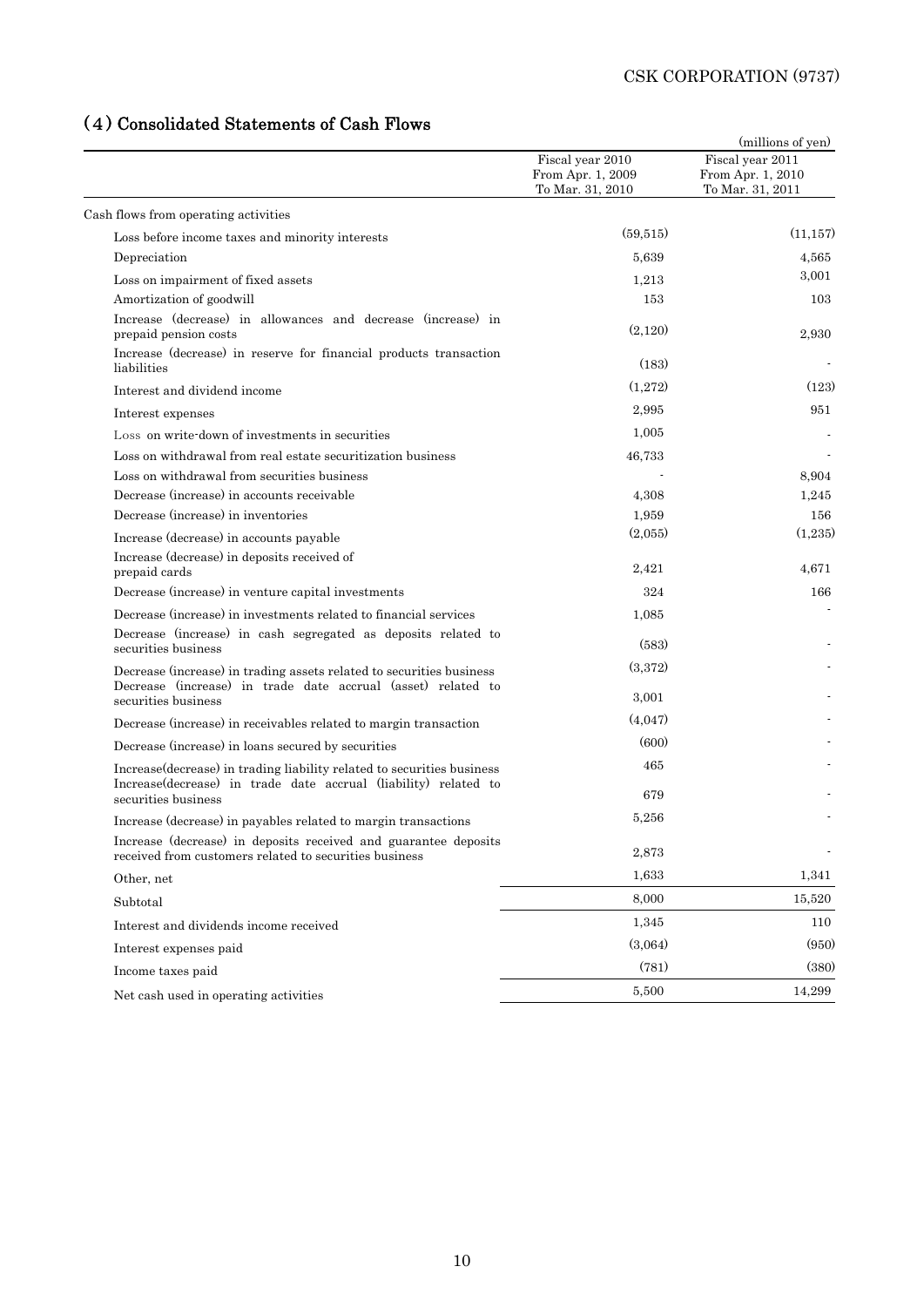|                                                                                                      |                                                           | (millions of yen)                                         |
|------------------------------------------------------------------------------------------------------|-----------------------------------------------------------|-----------------------------------------------------------|
|                                                                                                      | Fiscal year 2010<br>From Apr. 1, 2009<br>To Mar. 31, 2010 | Fiscal year 2011<br>From Apr. 1, 2010<br>To Mar. 31, 2011 |
| Cash flows from investing activities                                                                 |                                                           |                                                           |
| Decrease (increase) in time deposit, net                                                             | (205)                                                     |                                                           |
| Net proceeds from sales and purchases of marketable securities                                       | 3.181                                                     | 11,029                                                    |
| Purchases of property and equipment                                                                  | (1.948)                                                   | (1, 153)                                                  |
| Proceeds from sales of property and equipment                                                        | 7,350                                                     |                                                           |
| Purchases of intangible assets                                                                       | (1,646)                                                   | (1,002)                                                   |
| Purchases of investments in securities                                                               | (8,976)                                                   | (19,065)                                                  |
| Proceeds from sales of investments in securities                                                     | 8,898                                                     | 3,438                                                     |
| Net decrease (increase) in short-term loans receivable                                               |                                                           | 7,806                                                     |
| Proceeds for sales of investments in subsidiaries resulting in change in<br>scope of consolidation   | 366                                                       | 3,006                                                     |
| Payments from sales of investments in subsidiaries resulting in change<br>in scope of consolidation  | (691)                                                     | (457)                                                     |
| Other, net                                                                                           | 201                                                       | 370                                                       |
| Net cash provided by (used in) investing activities                                                  | 6,531                                                     | 3,972                                                     |
| Cash flows from financing activities                                                                 |                                                           |                                                           |
| Increase (decrease) in short-term bank loans, net                                                    | (42,353)                                                  |                                                           |
| Proceeds from long-term loans payable                                                                | 50,000                                                    |                                                           |
| Repayment of long-term loans payable                                                                 | (5,000)                                                   | (15,203)                                                  |
| Redemption of bonds                                                                                  | (20,000)                                                  |                                                           |
| Proceeds from issuance of common stock                                                               | 16,000                                                    | 4,210                                                     |
| Proceeds from issuance of subscription right to shares                                               | 467                                                       |                                                           |
| Other, net                                                                                           | (1,083)                                                   | (494)                                                     |
| Net cash provided by financing activities                                                            | (1,969)                                                   | (11, 487)                                                 |
| Effect of exchange rate changes on cash and cash equivalents                                         | (551)                                                     | (1)                                                       |
| Net increase (decrease) in cash and cash equivalents                                                 | 9,511                                                     | 6,783                                                     |
| Cash and cash equivalents, at beginning                                                              | 33,882                                                    | 43,394                                                    |
| Decrease in cash and cash equivalents resulting from exclusion of<br>subsidiaries from consolidation |                                                           | (1, 404)                                                  |
| Cash and cash equivalents, at end                                                                    | 43.394                                                    | 48,772                                                    |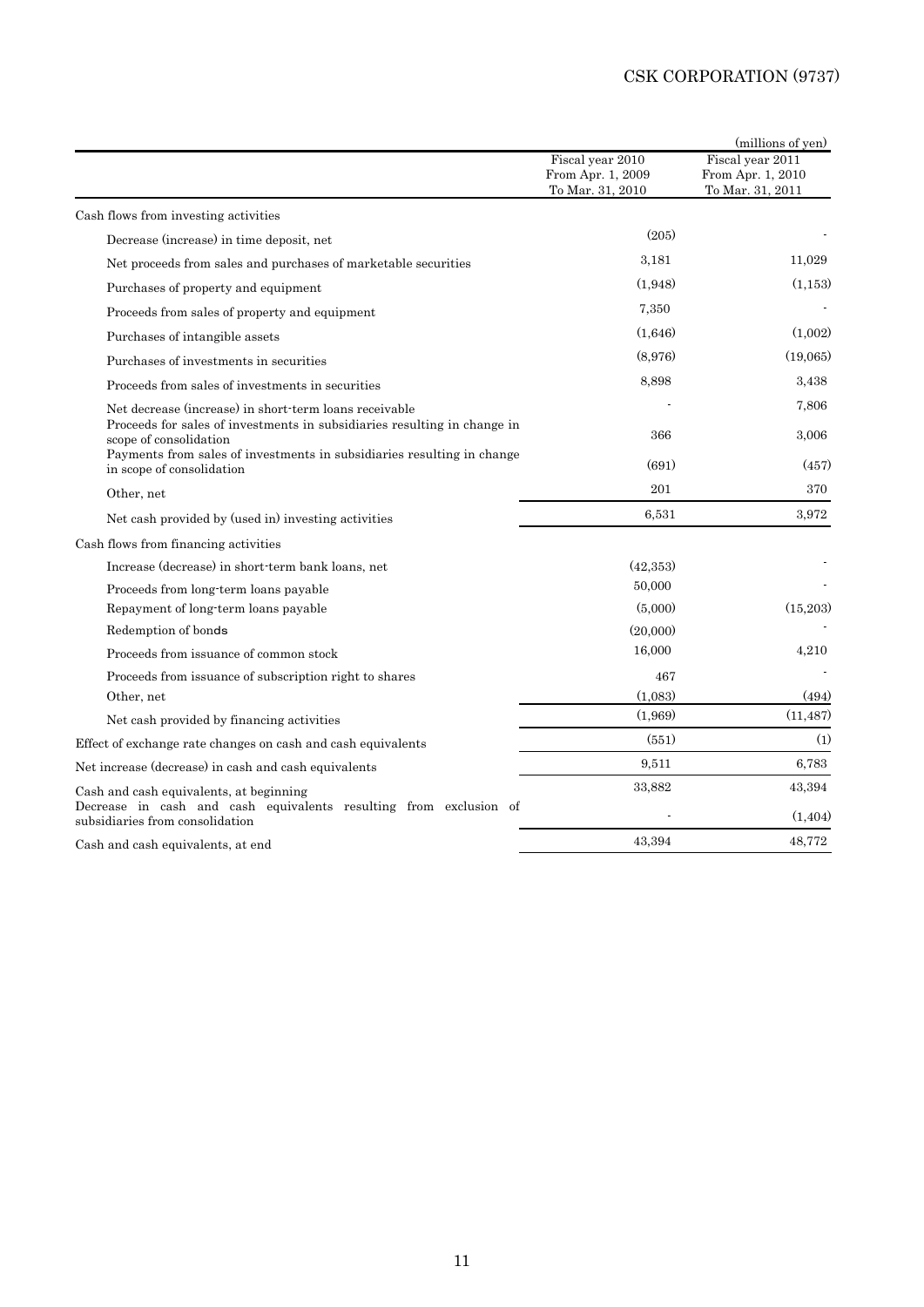## (4) Note for Assumption of Going Concern

Not Applicable

# (5) Segment Information (Consolidated)

### Information by business segment

|                                    |                                         |                          |                        |                   |         |                                 | (millions of yen)     |
|------------------------------------|-----------------------------------------|--------------------------|------------------------|-------------------|---------|---------------------------------|-----------------------|
|                                    | For the Fiscal year ended Mar. 31, 2010 |                          |                        |                   |         |                                 |                       |
|                                    | IT services<br>business                 | Prepaid card<br>business | Securities<br>business | Other<br>business | Total   | Elimination<br>and<br>corporate | Consolidated<br>Total |
| Operating revenue:                 |                                         |                          |                        |                   |         |                                 |                       |
| Outside customers                  | 147,804                                 | 3,023                    | 17,619                 | 1,070             | 169,518 |                                 | 169,518               |
| Inter-segment sales/transfers      | 3,248                                   | 168                      | 11                     | $\theta$          | 3,430   | (3,430)                         |                       |
| Total                              | 151,053                                 | 3,192                    | 17,631                 | 1,071             | 172,948 | (3,430)                         | 169,518               |
| Costs and expenses                 | 139,732                                 | 2,960                    | 17,485                 | 2,920             | 163,099 | 2,242                           | 165,341               |
| Operating income(loss)             | 11,321                                  | 231                      | 145                    | (1,848)           | 9,849   | (5,672)                         | 4,176                 |
| Assets                             | 64,303                                  | 58,315                   | 94,058                 | 10,463            | 227,141 | 40,608                          | 267,749               |
| Depreciation                       | 3,706                                   | 107                      | 439                    | 13                | 4,266   | 1,372                           | 5,639                 |
| Loss on impairment of fixed assets | 6                                       |                          | 54                     | 10                | 71      | 1,142                           | 1,213                 |
| Capital expenditure                | 3,049                                   | 28                       | 682                    | 12                | 3,772   | 910                             | 4,683                 |

Notes: 1. The CSK Group (the Group) operates principally in four segments: IT services business, Prepaid card business, Securities business, Other business.

| Segment                | Major products and services                                                              |  |  |  |  |  |
|------------------------|------------------------------------------------------------------------------------------|--|--|--|--|--|
| IT services business:  | Software development, systems integration, facilities management, business process       |  |  |  |  |  |
|                        | outsourcing and other related services, Computer and other product sales, engineering of |  |  |  |  |  |
|                        | intelligent buildings, intelligent buildings lease                                       |  |  |  |  |  |
| Prepaid card business: | Issuance and settlement of prepaid cards, development and sales of card systems          |  |  |  |  |  |
| Securities business:   | Securities business and other related services                                           |  |  |  |  |  |
| Other business:        | Investment in venture companies, investment in equity securities and others,             |  |  |  |  |  |
|                        | management of investment trust                                                           |  |  |  |  |  |

- 2. "Elimination and corporate" column of the Assets mainly consist of the Croup's working funds (cash and marketable securities), longterm investment funds (investment in securities) and the amount was ¥40,608 million. Among costs and expenses, unallocated operating expenses in "Elimination and corporate" for the fiscal year ended Mar. 31, 2010 was the expenses of ¥8,280 million. The cost was management expenses for group companies incurred at CSK HOLDINGS CORPORATION (the Company).
- 3. "Depreciation" and "Capital expenditure" include long-term prepayments, deferred charges and their amortization.
- 4. The Group has substantially withdrawn from real estate securitization business and changed "Financial services business" segment to "Other business" segment for the fiscal year ended Mar. 31, 2010. As a result, the Group has changed the segment range as follows : "IT services business", "Prepaid card business", "Securities business", "Other business" in order.

#### (Change in accounting policies)

 With regard to contract works for construction contracts commencing in the fiscal year, those works for which the outcome of the progress made by the end of the fiscal year is deemed certain are subject to the percentage-of-completion method (with the percentage of completion estimated on a cost-to-cost basis), and other works are subject to the completed-contract method. As a result, operating revenue increased by  $\yen$  1,167 million, and operating income increased by  $\yen$  340 million respectively.

#### Segment Information for geographic locations

Segment information for geographic locations is omitted for the fiscal year ended Mar. 31, 2010, because total sales and total all segments assets for "Japan" segment exceeded 90% of total sales in the period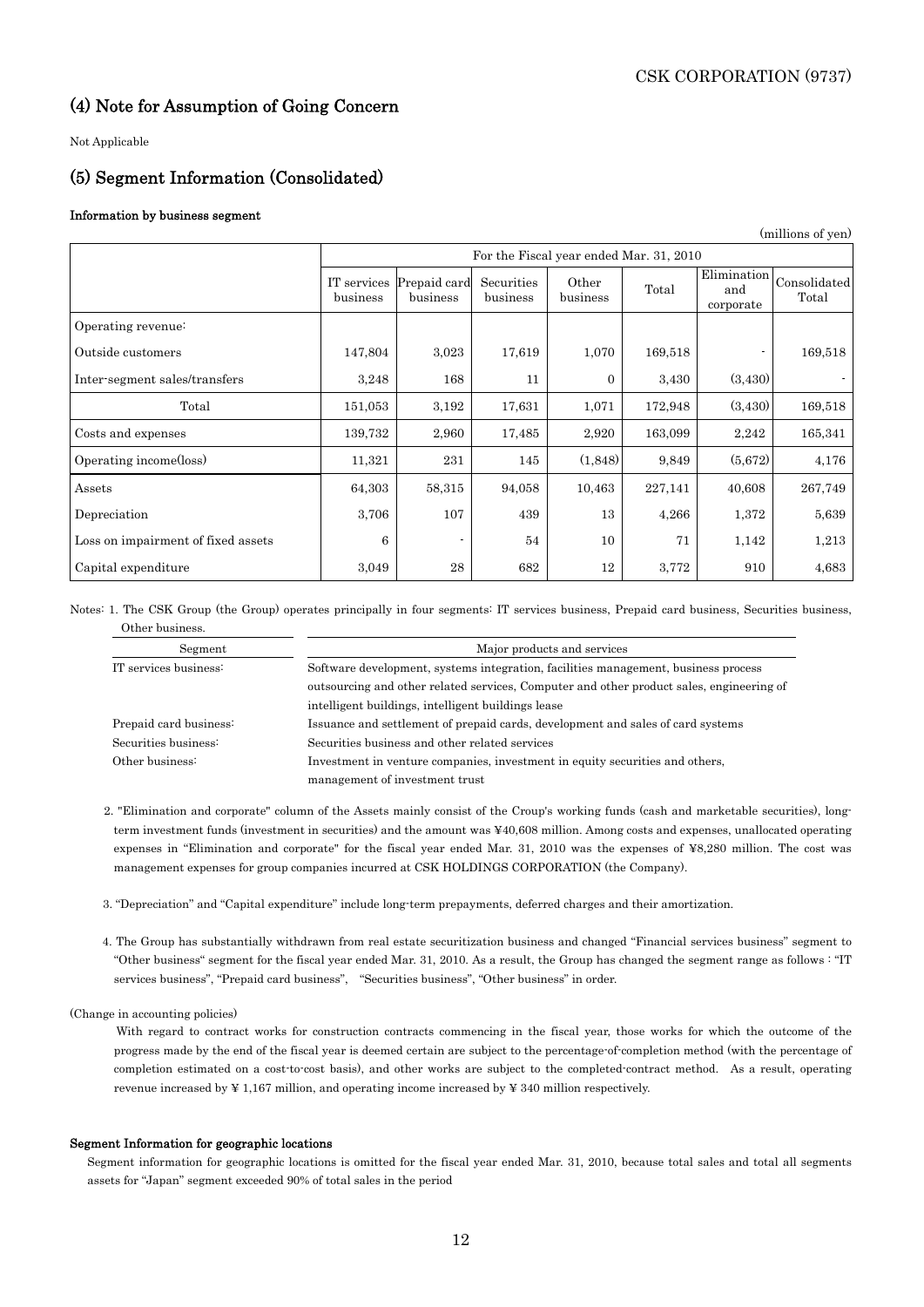### Overseas Sales

Information regarding overseas sales was omitted for the fiscal year ended Mar. 31, 2010, because total overseas sales were less than 10% of consolidated total sales in the period.

#### Information by Reportable segments

#### 1 Overview of Reportable Segments

 Reportable segments of the Group are components of an entity about which separate financial information is available and such information is evaluated regularly by the board of directors in deciding how to allocate resources and in assessing performance. The Group is based on main three segments of the primary businesses of the subsidiaries, "BPO", "IT-Management", and "Systems-Development", and the Group performs business activities through business reinforcement and cooperation of the core three segments and "Prepaid-Card" business that issues and settles the prepaid cards.

 Accordingly, the Group's segments are separated based on the products and services provided by the core operating companies and the reportable segments are as follows.

| <b>BPO</b>          | Business consulting, Contact center, Back office BPO, Business process analysis and     |
|---------------------|-----------------------------------------------------------------------------------------|
|                     | design, Business BPO services, Data analysis and management, Inspection services        |
| IT-Management       | IT base construction, Operation consulting, Infrastructure management, System operation |
|                     | services. Network operation surveillance, Data center services                          |
| Systems-Development | Consulting, Solution services, Systems development                                      |
| Prepaid Card        | Issuance and settlement of prepaid cards, development and sales of card systems         |

2 Accounting methods used to calculate net sales, segment income(loss) and other items for reportable segments

Accounting method for reportable segments is the same as described in "Basis of Presentation of Consolidated Financial Statements for the fiscal year ended March 31, 2011". Income of reportable segments is based on operating income. Internal net sales or transfers are recognized based on the current market price. Depreciation is allotted in the reportable segments. On the other hand, Assets are not allotted in the reportable segments.

3 Net sales, segment income or loss and other items of reportable segments

For the fiscal year ended Mar. 31, 2010

|                                  |                                         |                               |          |                  |         |                    |                       |           | (millions of yen) |  |
|----------------------------------|-----------------------------------------|-------------------------------|----------|------------------|---------|--------------------|-----------------------|-----------|-------------------|--|
|                                  | For the Fiscal year ended Mar. 31, 2010 |                               |          |                  |         |                    |                       |           |                   |  |
|                                  | Reportable Segments                     |                               |          |                  | Other   | Elimination<br>and | Consolidated          |           |                   |  |
|                                  | <b>BPO</b>                              | IT-<br>Management Development | Systems- | Prepaid-<br>Card | Total   | Total<br>Note 1    | corporation<br>Note 2 | Note 4    |                   |  |
| Operating revenue:               |                                         |                               |          |                  |         |                    |                       |           |                   |  |
| Outside customers                | 26,709                                  | 30,427                        | 88,051   | 3,023            | 148,212 | 21,306             | 169,518               |           | 169,518           |  |
| Inter-segment<br>sales/transfers | 3,736                                   | 5,558                         | 1,976    | 168              | 11,440  | 59                 | 11,499                | (11, 499) |                   |  |
| Total                            | 30,446                                  | 35,986                        | 90,027   | 3,192            | 159,652 | 21,365             | 181,017               | (11, 499) | 169,518           |  |
| Operating income(loss)           | 490                                     | 2,448                         | 8,505    | $\bf 232$        | 11,676  | (2,187)            | 9,488                 | (5,312)   | 4,176             |  |
| Other items                      |                                         |                               |          |                  |         |                    |                       |           |                   |  |
| Depreciation Notes 3             | 461                                     | 1,715                         | 1,374    | 107              | 3,659   | 698                | 4,357                 | 1,281     | 5,639             |  |
| Amortization of<br>goodwill      | 152                                     |                               | 36       |                  | 188     | (34)               | 153                   |           | 153               |  |

Notes:1 "Other" represents categories of businesses that are not included in reportable segments, and includes investments in venture companies and investment trust managements

2 Amounts in the column "Elimination and corporation of Operating income (loss) "of ¥(5,312) million represents Group's management revenue of ¥2,032 million, and corporate expense of ¥(7,920) million that was not allocated to reportable segments. The expense was management expenses for group companies incurred at the Company.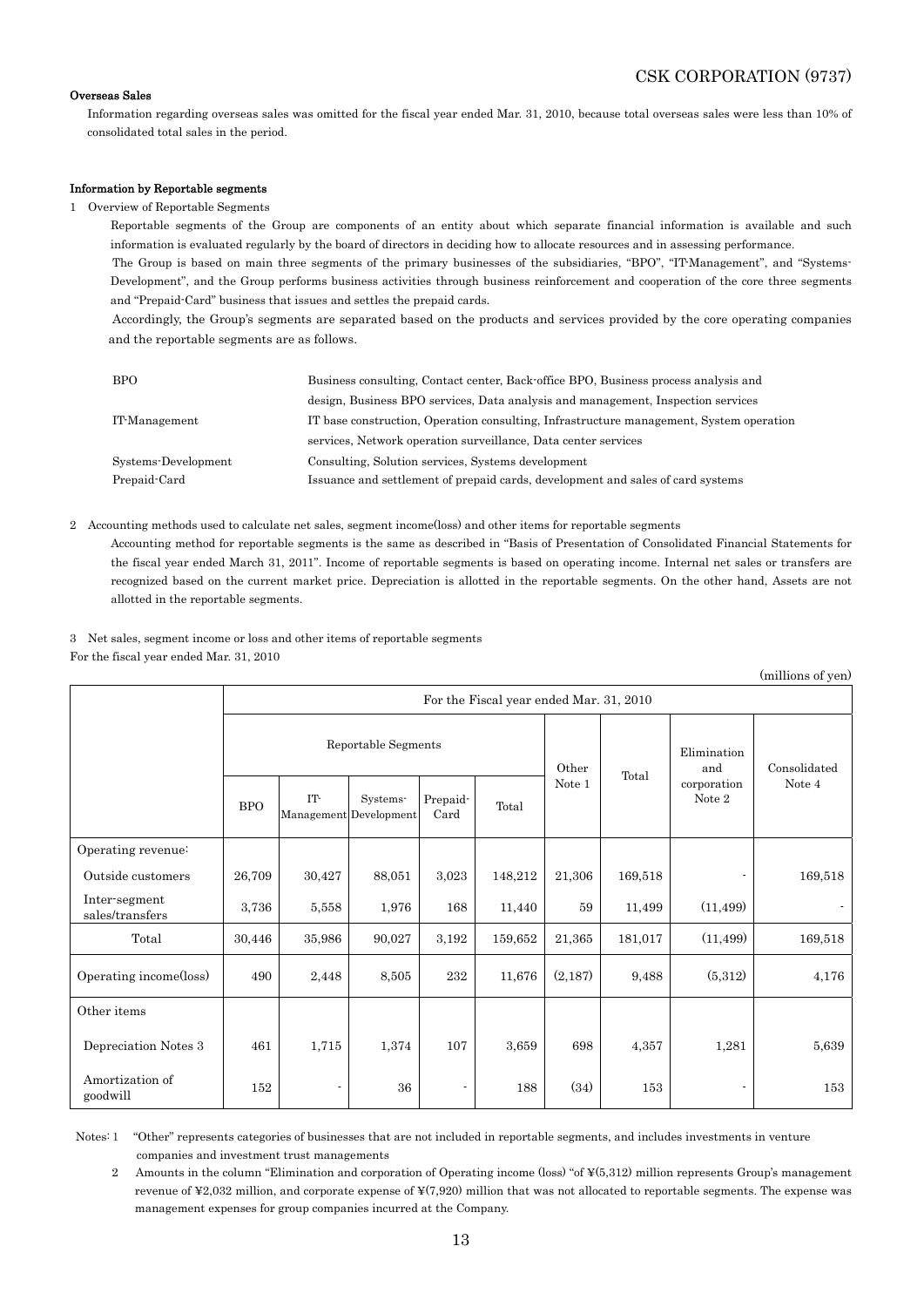- 3 "Depreciation" and "Capital expenditure" include long-term prepayments, deferred charges and their amortization.
- 4 Segment income (loss) is adjusted with operating income in the Consolidated Statements of Operations.

### For the fiscal year ended Mar. 31, 2011

|                                  |                     |                                         |                                    |                          |         |        |         |                          | (millions of yen) |  |  |
|----------------------------------|---------------------|-----------------------------------------|------------------------------------|--------------------------|---------|--------|---------|--------------------------|-------------------|--|--|
|                                  |                     | For the Fiscal year ended Mar. 31, 2011 |                                    |                          |         |        |         |                          |                   |  |  |
|                                  | Reportable Segments |                                         |                                    |                          |         | Other  | Total   | Elimination<br>and       | Consolidated      |  |  |
|                                  | <b>BPO</b>          | IT-                                     | Systems-<br>Management Development | Prepaid-<br>Card         | Total   | Note 1 |         | corporation<br>Note 2    | Note 5            |  |  |
| Operating revenue:               |                     |                                         |                                    |                          |         |        |         |                          |                   |  |  |
| Outside customers                | 28,227              | 27,014                                  | 81,246                             | $3,\!425$                | 139,914 | 473    | 140,387 | ٠                        | 140,387           |  |  |
| Inter-segment<br>sales/transfers | 2,942               | 3,992                                   | 1,744                              | 169                      | 8,848   |        | 8,848   | (8, 848)                 |                   |  |  |
| Total                            | 31,170              | 31,006                                  | 82,990                             | 3,594                    | 148,762 | 473    | 149,235 | (8, 848)                 | 140,387           |  |  |
| Operating income(loss)           | 523                 | 1,894                                   | 7,555                              | 556                      | 10,531  | (234)  | 10,297  | (3,291)                  | 7,005             |  |  |
| Other items                      |                     |                                         |                                    |                          |         |        |         |                          |                   |  |  |
| Depreciation Note 4              | 425                 | 1,605                                   | 1,281                              | 59                       | 3,371   | 30     | 3,402   | 1,162                    | 4,565             |  |  |
| Amortization of<br>goodwill      | 103                 |                                         |                                    | $\overline{\phantom{a}}$ | 103     |        | 103     | $\overline{\phantom{a}}$ | 103               |  |  |

Notes:1 "Other" represents categories of businesses that are not included in reportable segments, and includes investments in venture companies and investment trust managements

2 Amounts in the column "Elimination and corporation of Operating income (loss) "of ¥(3,291) million represents Group's management revenue of ¥869 million, and corporate expense of ¥(4,425) million that was not allocated to reportable segments. The expense was management expenses for group companies incurred at the Company.

3 The Group has withdrawn from Securities business due to the fact that the Company sold all the shares of Cosmo Securities Co., Ltd. during the first quarter of fiscal year 2011.

4 "Depreciation" and "Capital expenditure" include long-term prepayments, deferred charges and their amortization.

5 Segment income (loss) is adjusted with operating income in the Consolidated Statements of Operations.

### (Additional Information)

Effective from fiscal year 2011, the Group adapted "Accounting Standard for Disclosure about Segments of an Enterprise and Related Information"(Accounting Standard Board of Japan No.17 issued on March 27, 2009) and "Guidance on Accounting Standard for Disclosures about Segments of an Enterprise and Related Information"(Accounting Standards Board of Japan Guidance No.20 issued on March 21, 2008).